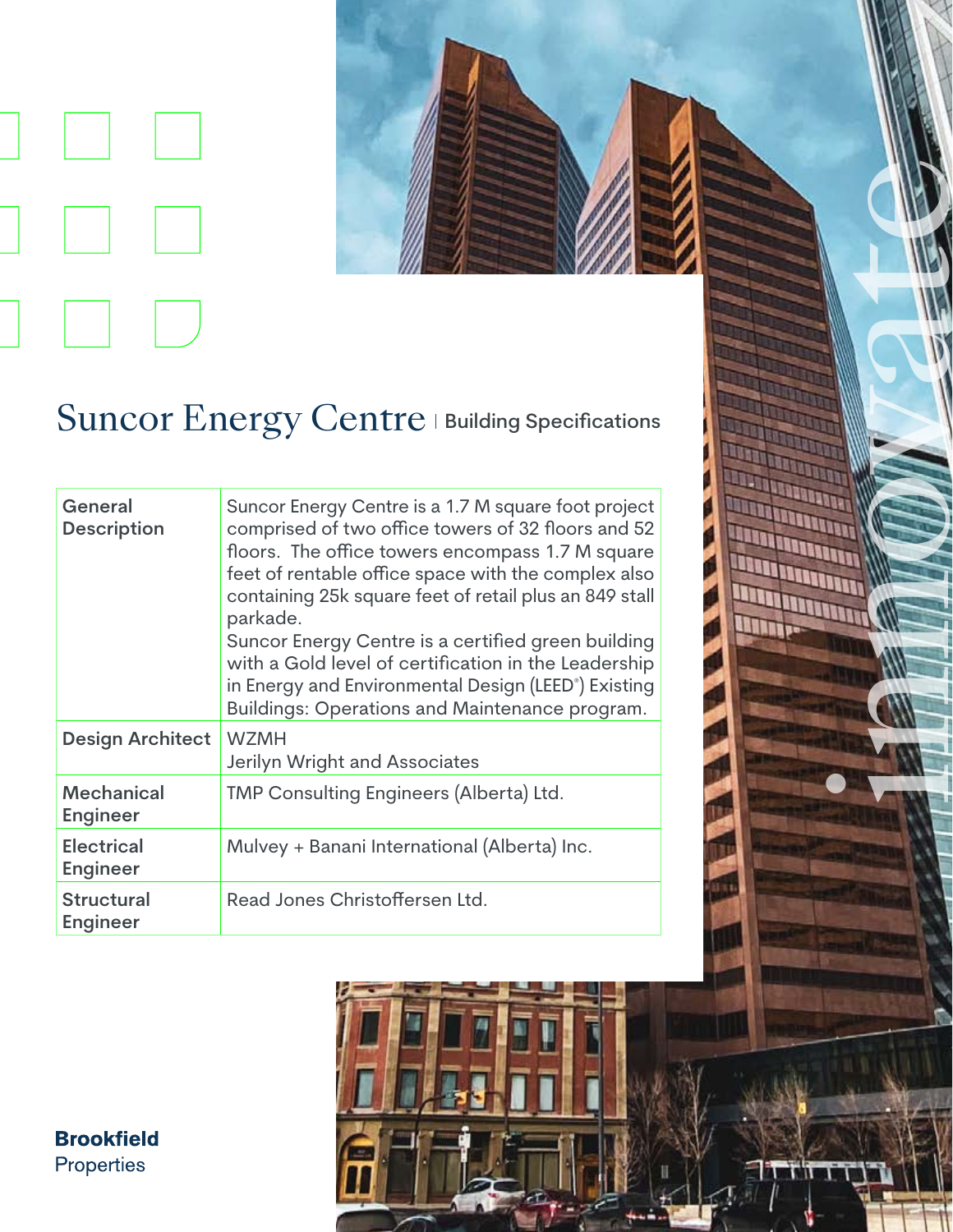

| <b>Completion Date</b>                                        | East Tower - 1983<br>West Tower - 1984                                                                                                                                                                                                                                                                                                                                                                                                                                          |
|---------------------------------------------------------------|---------------------------------------------------------------------------------------------------------------------------------------------------------------------------------------------------------------------------------------------------------------------------------------------------------------------------------------------------------------------------------------------------------------------------------------------------------------------------------|
| <b>Building Height</b>                                        | East Tower 138 m, 32 stories<br>West Tower 215 m, 52 stories                                                                                                                                                                                                                                                                                                                                                                                                                    |
| <b>Design Load</b>                                            | Live Loads:<br>50 lbs live<br>100 lbs in select areas                                                                                                                                                                                                                                                                                                                                                                                                                           |
| <b>Parking</b><br><b>Clearance</b>                            | Approximately 6'6"                                                                                                                                                                                                                                                                                                                                                                                                                                                              |
| <b>Rentable Area</b>                                          | Approximately 1,731,312 SF                                                                                                                                                                                                                                                                                                                                                                                                                                                      |
| <b>Typical Floor</b><br>Area                                  | Approximately 19,500 / 22,400 SF                                                                                                                                                                                                                                                                                                                                                                                                                                                |
| <b>Ceiling Heights</b>                                        | Slab-to-slab heights on office floors average 3.7m 11.5ft<br>Standard floor to ceiling height is 2.59m                                                                                                                                                                                                                                                                                                                                                                          |
| <b>Mullion Spacing</b>                                        | Nominally 1500 mm                                                                                                                                                                                                                                                                                                                                                                                                                                                               |
| <b>Interior Column</b><br><b>Spacing</b>                      | Generally, every 9 m on center                                                                                                                                                                                                                                                                                                                                                                                                                                                  |
| Heating,<br><b>Ventilation and</b><br><b>Air Conditioning</b> | The Building Automation and Energy Management System is primarily<br>Johnson Controls equipment. In addition to equipment operation and<br>control, the system performs demand totalization, load shredding, duty<br>cycling, VFD load limiting functions, however not limited to.<br>The building's HVAC systems are designed to meet or exceed ASHRAE<br>Building Code requirements. Individual fancoil units on each floor<br>provides tenants the ultimate comfort control. |
| <b>Heat</b>                                                   | Heat is supplied by 3 Cleaver Brooks boilers located on the top of the<br>East tower.                                                                                                                                                                                                                                                                                                                                                                                           |
| <b>Air Conditioning</b>                                       | Cooling is provided by 5 York chillers located on the P3 level of the<br>building. 3 of the chillers are 1000T solid state and 2 are 970T VFD<br>chillers.<br>Supplemental HVAC is available 24 hours a day.                                                                                                                                                                                                                                                                    |
| <b>Standard</b><br><b>Hours of HVAC</b><br>Operation          | 7:30 a.m. to 6:00 p.m. Monday through Friday<br>7:30 a.m. to 1:30 p.m. Saturdays                                                                                                                                                                                                                                                                                                                                                                                                |

**Brookfield** Properties

**Building Specifications**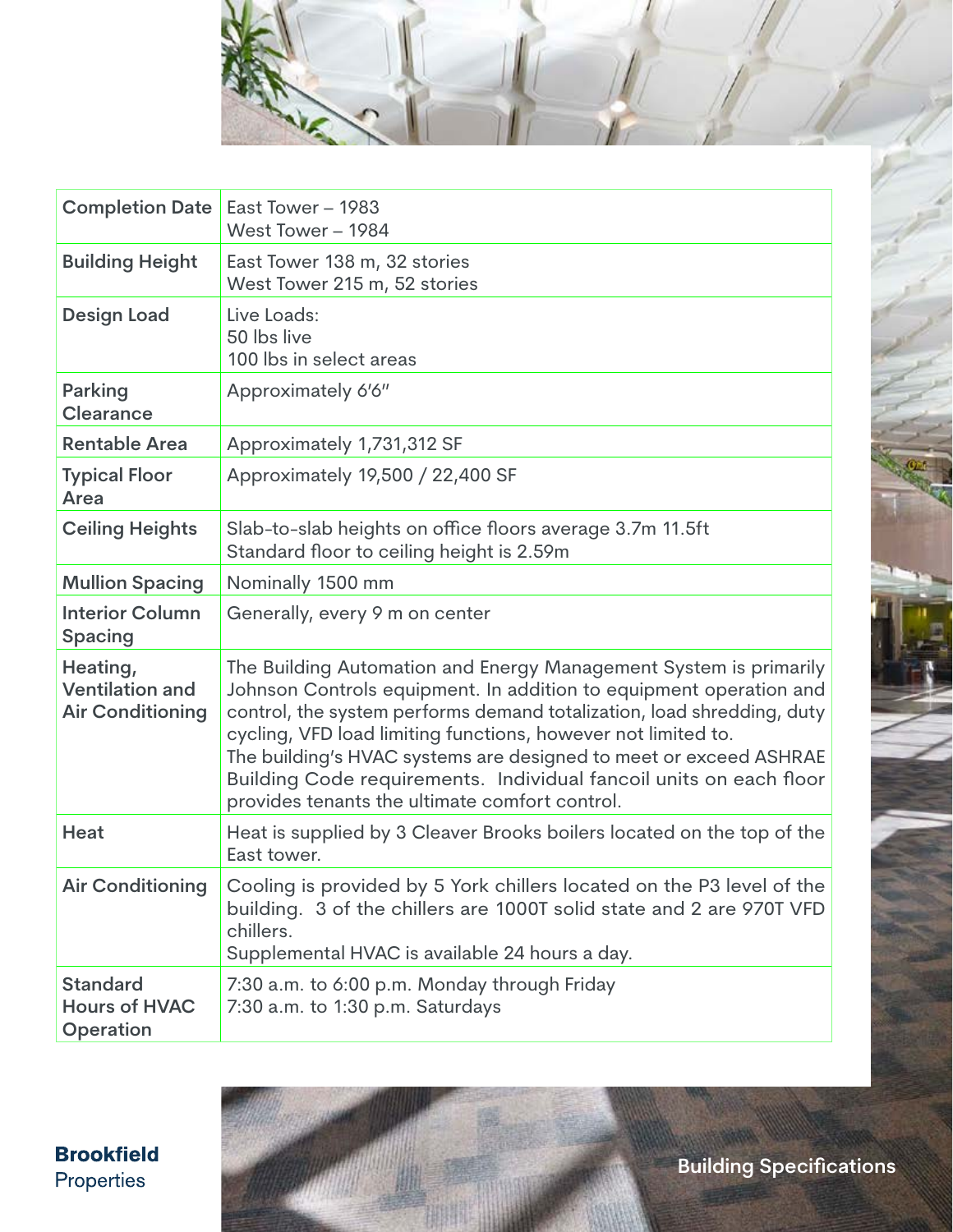| <b>Electricity</b>                                | Building-standard power consists of 3.5 watts per usable square foot,<br>connected load. Additional power is available based upon demonstrated<br>need.                                                                                  |
|---------------------------------------------------|------------------------------------------------------------------------------------------------------------------------------------------------------------------------------------------------------------------------------------------|
| <b>Electric Closet</b>                            | 2 per floor                                                                                                                                                                                                                              |
| <b>Telephone</b><br><b>Closet</b>                 | 2 per floor                                                                                                                                                                                                                              |
| Number of<br><b>Passenger</b><br><b>Elevators</b> | 46 Elevators<br>East Tower - 7 Low-rise and 8 High-rise<br>West Tower – 8 Low-rise, 8 mid-low-rise, 6 mid-high-rise, 6 high-rise,<br>Shuttles $-3$                                                                                       |
| Passenger<br><b>Elevator</b><br>Capacity          | East Tower $-3,500$ lb. capacity<br>West Tower $-3,500$ lb. capacity<br>Shuttle - 2,500 lb. capacity                                                                                                                                     |
| Passenger<br><b>Elevator Speed</b>                | <b>East Tower</b><br>Low rise $-500$ ft/min<br>High rise - 700 ft/min<br><b>West Tower</b><br>Low rise $-500$ ft/min<br>Mid-low rise - 700 ft/min<br>Mid-high rise $-1,000$ ft/min<br>High rise $-1,200$ ft/min<br>Shuttles - 350 ft/min |
| Number of<br><b>Service Elevators</b>             | East Tower $-1$<br>West Tower $-2$                                                                                                                                                                                                       |
| <b>Service Elevator</b><br>Capacity               | <b>East Tower</b><br>$S1 - 5,100$ lb. capacity<br><b>West Tower</b><br>$S2 - 4,000$ lb. capacity<br>$S3 - 5,100$ lb. capacity                                                                                                            |
| <b>Service Elevator</b><br><b>Size</b>            | <b>East Tower</b><br>S1 - 5,100 lb. capacity<br><b>West Tower</b><br>S2 – 4,000 lb. capacity<br>S3 - 5,100 lb. capacity                                                                                                                  |

**Brookfield** Properties

**Building Specifications**